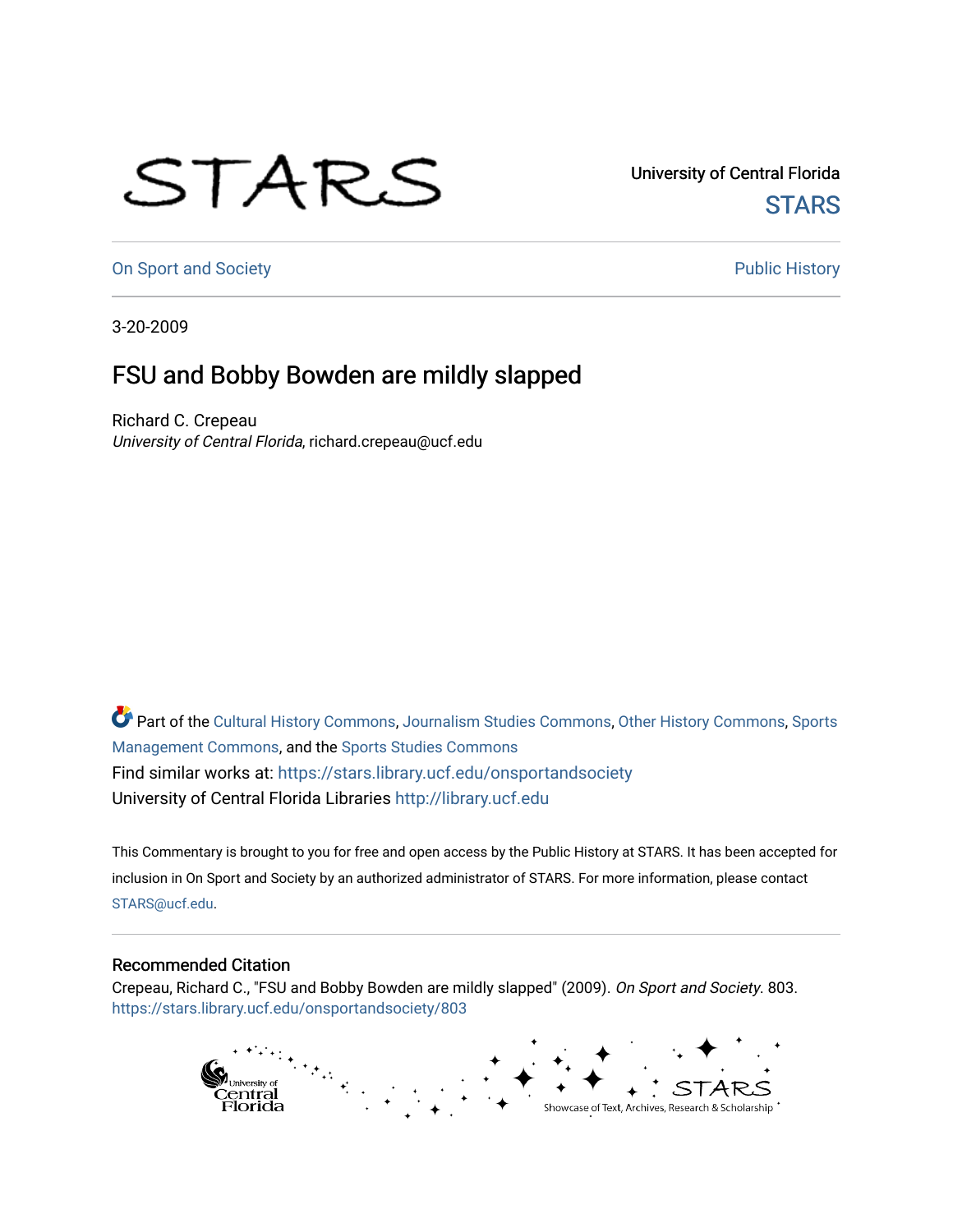## SPORT AND SOCIETY FOR H-ARETE FSU and Bobby Bowden are mildly slapped MARCH 20, 2009

Over the past several months Florida State University has been preparing to face the music in its latest athletic scandal. Now that the NCAA has made its ruling, FSU officials don't seem to appreciate the tune that the NCAA is playing. However, there is little doubt that many FSU athletes, with the proper academic counseling, could name that tune, although it might take more than three notes.

In late March of 2007 the story of academic fraud involving athletes and the Department of Athletic Academic Support Services at FSU began to surface. The initial alarm came when a student athlete came forward and admitted that at the direction of a Learning Specialist in AASS, he took an online quiz for another athlete, and the Learning Specialist provided the answers to the quiz.

From here the information on academic fraud moved up the chain of command on the academic side of the university, over to the athletic side of the university, up to the Athletic Director, and finally to the President's office. As FSU's internal investigation proceeded it became apparent that this was not an isolated case and that many athletes had been provided answers to quizzes and some had papers written for them in the online course, "Music of World Cultures."

By mid-summer it was found that 23 athletes with eligibility remaining had been involved in the fraud, and it was determined that each of them should lose thirty percent of their remaining athletic eligibility. At the end of 2007 the Athletic Director's contract was not renewed and three of his assistants had resigned. Several tutors and employees of AASS were also gone.

In February of 2008 FSU sent their investigative report to the NCAA noting that FSU had taken putative actions on the case, placed the athletic department on two years probation, and reduced some scholarships in several sports. At this point the NCAA took up the investigation and two weeks ago the results of that investigation were announced.

The NCAA found that an Academic Advisor, a Learning Specialist, and a Tutor had over the course of three years advised 61 athletes, 25 of them football players, to cheat in an online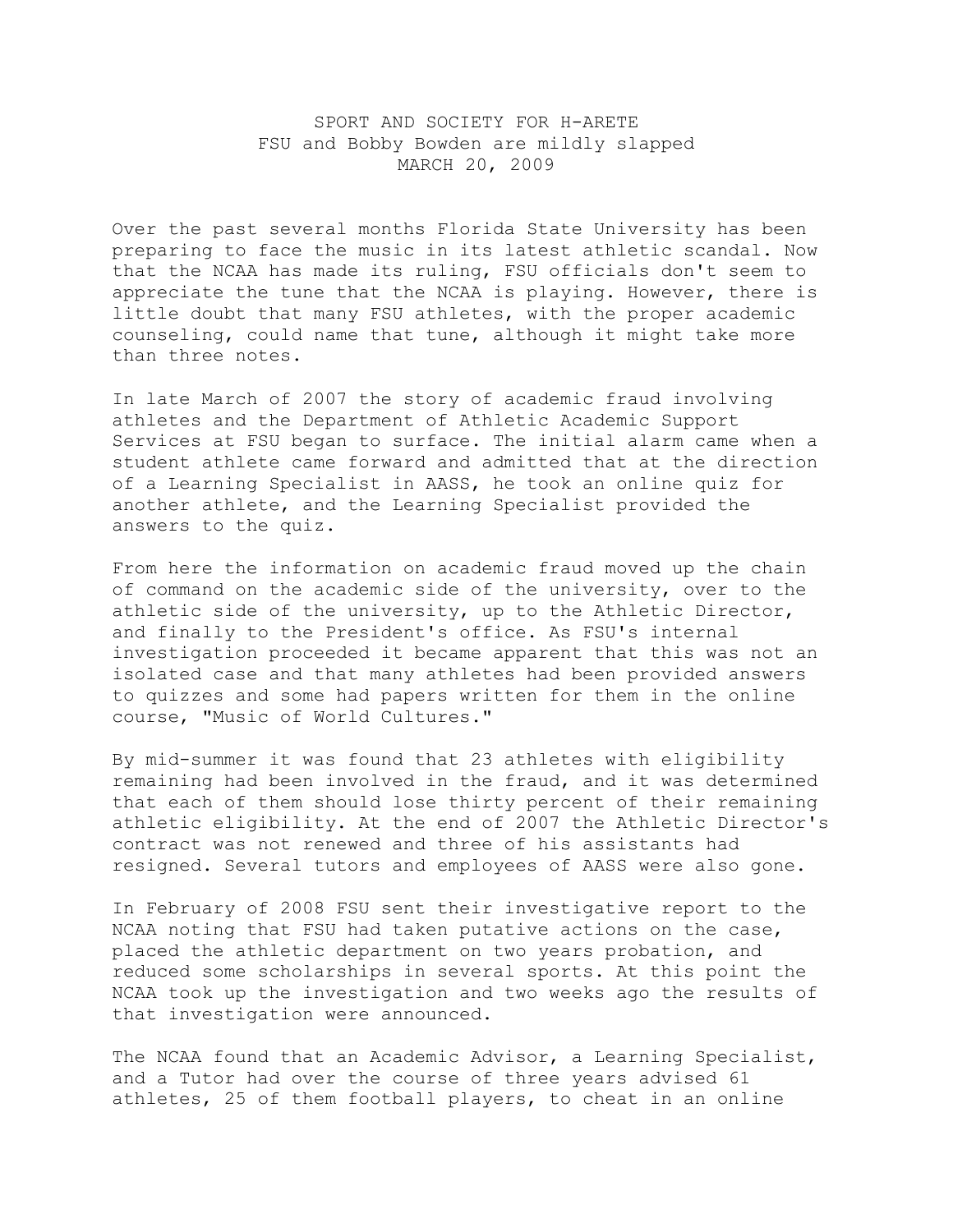course. FSU will lose six scholarships in football over a threeyear period, and the athletic program has been put on four years probation. The university must now determine how many of the offending athletes in several sports participated in competition. When that is determined any victories won will be vacated.

When you look at these penalties they are remarkably mild. There is no loss of TV revenue, no loss of post-season competition, and the loss of scholarships is minimal. This is a case that the NCAA termed "egregious," "extremely serious," and "intentional." The violations were characterized as "widespread academic fraud perpetuated purposefully" by three members of the AASS staff.

If an ineligible player is used in an athletic competition what is the standard penalty? In all cases I can think of, any win is changed and becomes a loss. The "vacating" of the wins at FSU affects football, track, and other sports. This could impact FSU's national championships in track in 2006 and 2007. It could also involve as many as fourteen wins by the FSU football team.

So what would you expect is the most talked about aspect of this entire affair? Are people at FSU, in Tallahassee, in Florida outraged by this massive case of fraud? Have educational and political leaders in the State of Florida denounced the outrageous behavior that went on at FSU? The answer of course is a simple, but very loud, "NO."

What people are outraged about here in the Sunshine State is the fact that the FSU football coach, Bobby Bowden, Saint Bobby, may lose as many as fourteen wins. This means that Bowden's quest to become the winningest coach in college football will go down the drain. At present Saint Bobby is one game behind Saint Joseph, the Penn State octogenarian football coach, as the two of them seem to be in some sort of death march to determine the winner. Over the past few years it appeared that the one who lived longest would win this contest with Bowden holding an actuarial edge. The NCAA has changed all that.

So the cry goes forth across Florida: "How could the NCAA do this to Bobby Bowden?" Of course, the NCAA is not doing this to Bobby Bowden, they are doing it to Florida State University, and there is not doubt FSU deserves what it is getting, and then some.

But Bobby didn't know what was going on, the apologists say. Head coaches often don't know and that deniability is usually by